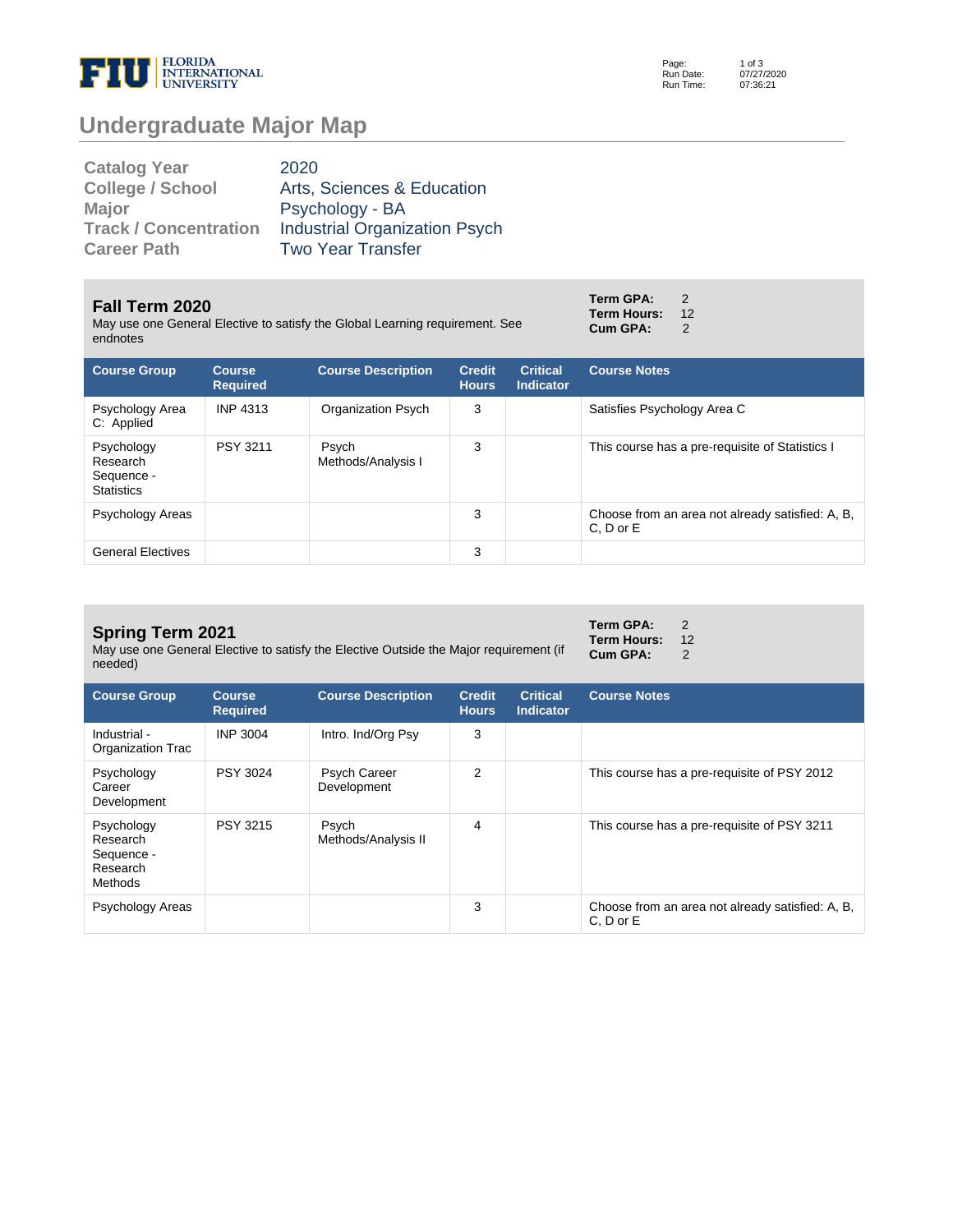

| <b>Summer Term 2021</b><br>Use this Semester to catch up on coursework if necessary. |                                  |                           |                               | Term GPA:<br><b>Term Hours:</b><br>Cum GPA: | 2<br>12<br>2        |  |
|--------------------------------------------------------------------------------------|----------------------------------|---------------------------|-------------------------------|---------------------------------------------|---------------------|--|
| <b>Course Group</b>                                                                  | <b>Course</b><br><b>Required</b> | <b>Course Description</b> | <b>Credit</b><br><b>Hours</b> | <b>Critical</b><br><b>Indicator</b>         | <b>Course Notes</b> |  |
| Industrial -<br>Organization Trac                                                    | INP 4203                         | Personnel<br>Psychology   | 3                             |                                             |                     |  |
| <b>General Electives</b>                                                             |                                  |                           | 3                             |                                             |                     |  |
| <b>General Electives</b>                                                             |                                  |                           | 3                             |                                             |                     |  |
| <b>General Electives</b>                                                             |                                  |                           | 3                             |                                             |                     |  |

# **Fall Term 2021**

Apply for Graduation.

Senior Seminar completed this semester

Psychology 3000-4000 Level Electives course may be used to satisfy the Global

Learning requirement. See endnotes

Graduation check before spring registration.

| <b>Course Group</b>          | <b>Course</b><br><b>Required</b> | <b>Course Description</b> | <b>Credit</b><br><b>Hours</b> | <b>Critical</b><br><b>Indicator</b> | <b>Course Notes</b>                                                        |
|------------------------------|----------------------------------|---------------------------|-------------------------------|-------------------------------------|----------------------------------------------------------------------------|
| Senior Seminar               | <b>PSY 4931</b>                  | Senior Seminar            | 3                             |                                     | I-O topic must be selected: This course has a<br>pre requisite of PSY 3215 |
| Psychology Areas             |                                  |                           | 3                             |                                     | Choose from an area not already satisfied: A, B,<br>C, D or E              |
| 3000-4000 Level<br>Electives |                                  |                           | 3                             |                                     |                                                                            |
| <b>General Electives</b>     |                                  |                           | 3                             |                                     |                                                                            |

| <b>Spring Term 2022</b><br>Final graduation check early on in the semester. |                                  |                           |                               | Term GPA:<br><b>Term Hours:</b><br>Cum GPA: | 2<br>12<br>2        |                                                  |
|-----------------------------------------------------------------------------|----------------------------------|---------------------------|-------------------------------|---------------------------------------------|---------------------|--------------------------------------------------|
| <b>Course Group</b>                                                         | <b>Course</b><br><b>Required</b> | <b>Course Description</b> | <b>Credit</b><br><b>Hours</b> | <b>Critical</b><br><b>Indicator</b>         | <b>Course Notes</b> |                                                  |
| Psychology Areas                                                            |                                  |                           | 3                             |                                             | $C. D$ or $E$       | Choose from an area not already satisfied: A, B, |
| Psychology 3000-<br>4000 Level Ele                                          |                                  |                           | 3                             |                                             | 4745                | Choose from: INP 4210, PSY 4302, or SOP          |
| 3000-4000 Level<br>Electives                                                |                                  |                           | 3                             |                                             |                     |                                                  |
| 3000-4000 Level<br>Electives                                                |                                  |                           | 3                             |                                             |                     |                                                  |

#### **Summer Term 2022**

Use this Semester to catch up on coursework if necessary.

**Term GPA:** 2

**Term GPA:** 2 **Term Hours:** 12<br>**Cum GPA:** 2 Cum GPA:

**Cum GPA:** 2